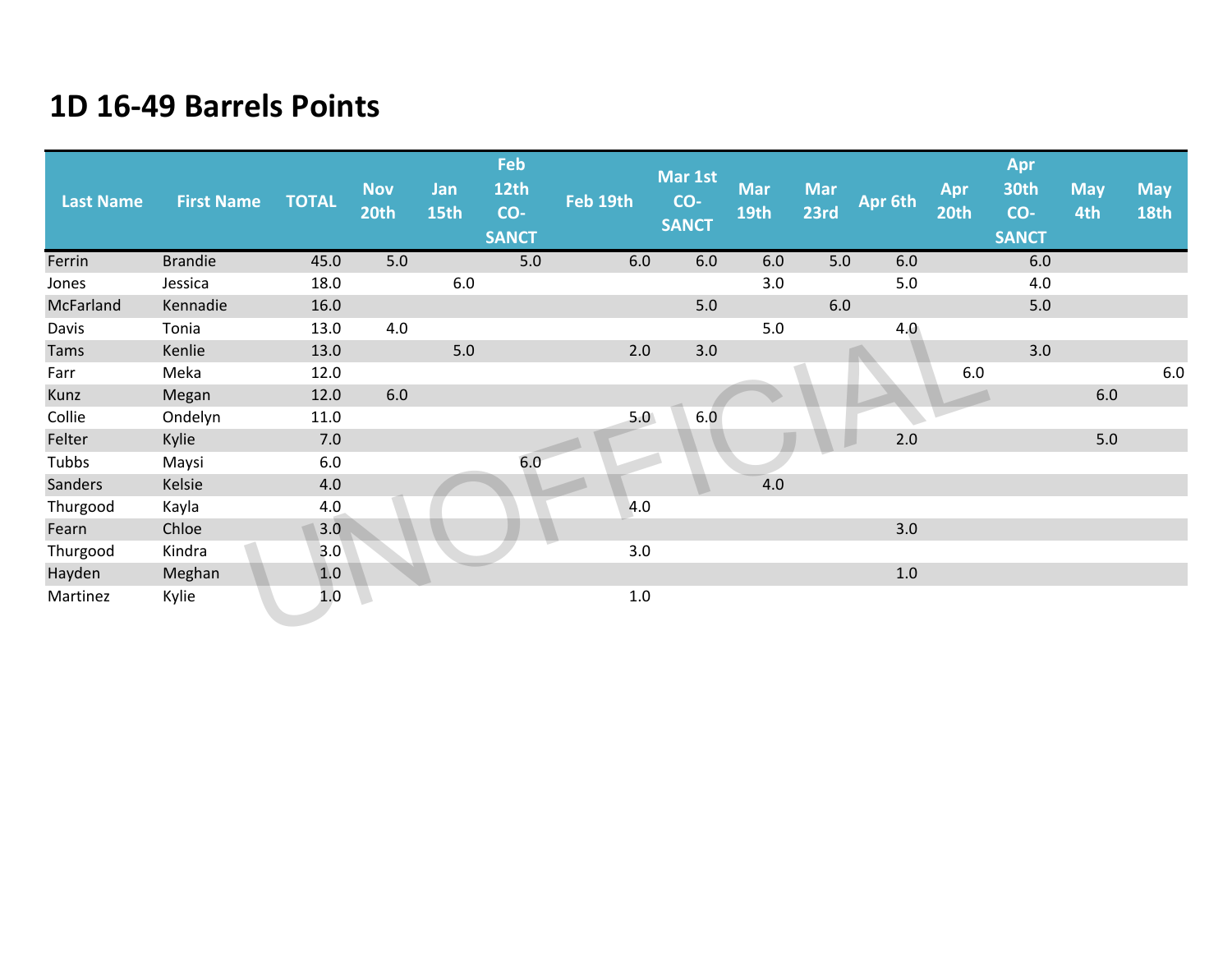|                  |                   |              |          |             | Feb          |                    |                             |                    |                    |         |             | Apr          |                   |                           |
|------------------|-------------------|--------------|----------|-------------|--------------|--------------------|-----------------------------|--------------------|--------------------|---------|-------------|--------------|-------------------|---------------------------|
| <b>Last Name</b> | <b>First Name</b> | <b>TOTAL</b> | Nov 20th | Jan<br>15th | 12th<br>CO-  | Feb<br><b>19th</b> | Mar 1st CO-<br><b>SANCT</b> | <b>Mar</b><br>19th | <b>Mar</b><br>23rd | Apr 6th | Apr<br>20th | 30th<br>CO-  | <b>May</b><br>4th | <b>May</b><br><b>18th</b> |
|                  |                   |              |          |             | <b>SANCT</b> |                    |                             |                    |                    |         |             | <b>SANCT</b> |                   |                           |
| Jones            | Jessica           | 30.0         | 4.0      |             | 6.0          |                    | 6.0                         |                    | 4.0                |         | 5.0         |              | 3.0               | 2.0                       |
| Collie           | Ondelyn           | 24.0         |          |             | $4.0\,$      |                    |                             | 6.0                | 6.0                | 6.0     | 2.0         |              |                   |                           |
| Hayden           | Meghan            | 24.0         | 5.0      |             |              | 6.0                | 5.0                         | 4.0                |                    |         |             |              |                   | 4.0                       |
| Sanders          | Kelsie            | 14.0         |          |             |              |                    |                             |                    | 5.0                |         |             | 4.0          |                   | $5.0$                     |
| Tams             | Kenlie            | 11.0         | $6.0\,$  |             |              |                    |                             |                    |                    | 5.0     |             |              |                   |                           |
| Cockrum          | Ashley            | 9.0          |          |             |              |                    |                             |                    |                    | 4.0     |             | 5.0          |                   |                           |
| Davis            | Tonia             | 9.0          |          |             | 3.0          |                    |                             |                    |                    |         | 6.0         |              |                   |                           |
| Felter           | Shawna            | 8.0          |          |             |              |                    |                             |                    |                    |         |             | 3.0          | 4.0               | $1.0\,$                   |
| Kutschkau        | Keaton            | 7.0          |          |             |              |                    |                             | 5.0                | 2.0                |         |             |              |                   |                           |
| Crouch           | Jentrie           | 6.0          |          |             |              |                    |                             |                    |                    |         |             |              | 6.0               |                           |
| Hancock          | Kaylee            | $6.0$        |          |             |              |                    |                             |                    |                    |         |             | 6.0          |                   |                           |
| Kunz             | Megan             | 6.0          |          |             | 5.0          |                    |                             |                    | $1.0\,$            |         |             |              |                   |                           |
| Martinez         | Kylie             | 6.0          |          | $6.0\,$     |              |                    | $\Box$                      |                    |                    |         |             |              |                   |                           |
| Udy              | Tabatha           | 6.0          |          |             |              |                    |                             |                    |                    |         |             |              |                   | $6.0\,$                   |
| Fearn            | Chloe             | 5.0          |          |             |              |                    |                             |                    |                    |         |             |              | 1.0               | $4.0\,$                   |
| Housley          | Steve             | 5.0          |          | $5.0$       |              |                    |                             |                    |                    |         |             |              |                   |                           |
| King             | Shandee           | 5.0          |          |             |              |                    |                             |                    |                    |         |             |              | 5.0               |                           |
| Bywater          | <b>Bailey</b>     | 4.0          |          |             |              |                    |                             |                    |                    |         | 4.0         |              |                   |                           |
| Thurgood         | Kindra            | 4.0          |          |             |              |                    |                             |                    |                    | 3.0     |             | $1.0$        |                   |                           |
| Williams         | Debbie            | 4.0          |          |             |              |                    |                             |                    |                    | 2.0     |             |              | 2.0               |                           |
| Ferrin           | <b>Brandie</b>    | 3.0          |          |             |              |                    |                             |                    |                    |         | 3.0         |              |                   |                           |
| McFarland        | Kennadie          | 3.0          |          |             |              |                    |                             |                    |                    |         |             |              |                   | 3.0                       |
| Offret           | Jennica           | 3.0          | 3.0      |             |              |                    |                             |                    |                    |         |             |              |                   |                           |
| Phillips         | Kelsey            | 3.0          |          |             |              |                    |                             |                    | 3.0                |         |             |              |                   |                           |
| Gruber           | Crystal           | 2.0          |          |             |              |                    |                             |                    |                    |         |             | 2.0          |                   |                           |
| Thurgood         | Kayla             | $2.0$        |          |             | $2.0$        |                    |                             |                    |                    |         |             |              |                   |                           |
| Heiner           | Maegan            | $1.0\,$      |          |             |              |                    |                             |                    |                    |         | 1.0         |              |                   |                           |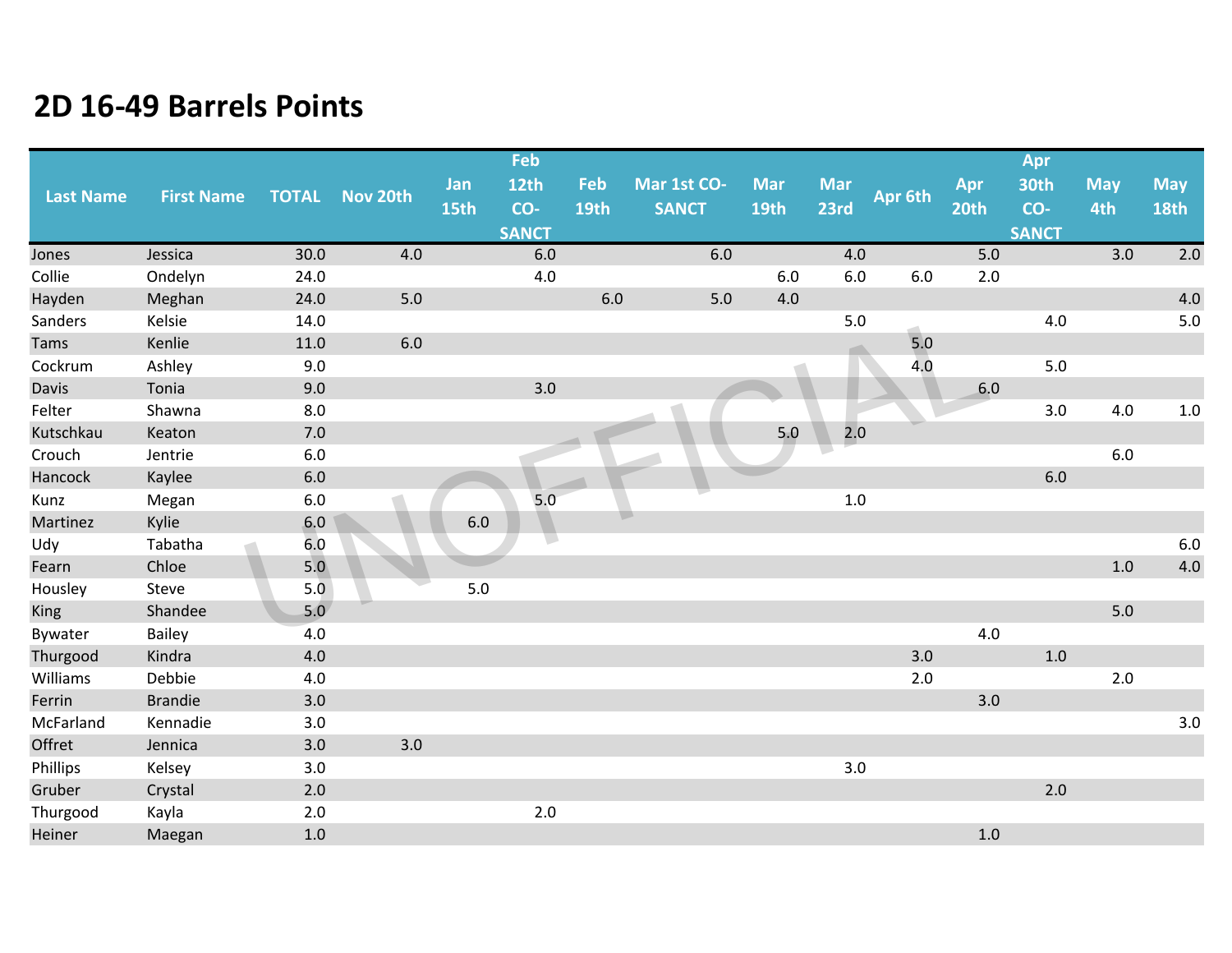|                  |                   |              |            |      | Feb          |          | Mar 1st      |            |            |         |      | Apr          |            |             |
|------------------|-------------------|--------------|------------|------|--------------|----------|--------------|------------|------------|---------|------|--------------|------------|-------------|
| <b>Last Name</b> | <b>First Name</b> | <b>TOTAL</b> | <b>Nov</b> | Jan  | 12th         | Feb 19th | CO-          | <b>Mar</b> | <b>Mar</b> | Apr 6th | Apr  | 30th         | <b>May</b> | <b>May</b>  |
|                  |                   |              | 20th       | 15th | CO-          |          | <b>SANCT</b> | 19th       | 23rd       |         | 20th | CO-          | 4th        | <b>18th</b> |
|                  |                   |              |            |      | <b>SANCT</b> |          |              |            |            |         |      | <b>SANCT</b> |            |             |
| Gruber           | Crystal           | 41.0         | 6.0        | 5.0  | 2.0          | 4.0      | 6.0          | 6.0        | 6.0        |         | 6.0  |              |            |             |
| Thurgood         | Tara              | 29.0         | 3.0        | 4.0  | 4.0          | 6.0      |              |            | 3.0        | 3.0     |      | 6.0          |            |             |
| Call             | Shalae            | 16.0         |            |      | 1.0          |          | 5.0          | 2.0        | 2.0        | $1.0$   |      | 5.0          |            |             |
| Collier          | Kiwi              | 13.0         | 1.0        | 3.0  | 6.0          | 3.0      |              |            |            |         |      |              |            |             |
| Hayden           | Meghan            | 13.0         |            |      | 5.0          |          |              |            |            |         | 4.0  |              |            | 4.0         |
| Olsen            | Jamie             | 13.0         |            | 6.0  |              | $1.0\,$  |              |            |            | 6.0     |      |              |            |             |
| Cockrum          | Ashley            | 10.0         |            |      |              |          | 3.0          |            | 4.0        |         | 1.0  |              | 2.0        |             |
| Gruber           | Candace           | 9.0          | 2.0        |      |              |          |              | 3.0        |            |         |      | 4.0          |            |             |
| Phillips         | Kelsey            | 9.0          |            |      |              |          |              |            |            |         |      |              | 6.0        | 3.0         |
| Hansen           | Shad              | 8.0          |            |      |              | 5.0      | 1.0          | 1.0        | $-1.0$     |         |      |              |            |             |
| Thurgood         | Kindra            | 8.0          |            |      |              | 2.0      |              | 4.0        |            |         |      |              |            | 2.0         |
| Christensen      | <b>Brittnee</b>   | 7.0          |            | 2.0  |              |          |              |            |            |         |      |              | 5.0        |             |
| Jones            | Jessica           | 7.0          | 5.0        |      |              |          |              |            |            | 2.0     |      |              |            |             |
| Davis            | Tonia             | 6.0          |            |      |              |          |              |            |            |         |      |              |            | $6.0$       |
| Hancock          | Kaylee            | 5.0          |            |      |              |          |              |            |            |         | 5.0  |              |            |             |
| Hollingsworth    | Mekelle           | 5.0          |            |      |              |          |              | $5.0$      |            |         |      |              |            |             |
| Martinez         | Kylie             | 5.0          |            |      |              |          |              |            |            |         |      |              |            | 5.0         |
| Thompson         | Tara              | 5.0          |            |      |              |          |              |            |            | 5.0     |      |              |            |             |
| Thornock         | Tiffany           | $5.0$        |            |      |              |          |              |            | 5.0        |         |      |              |            |             |
| Housley          | Steve             | 4.0          |            |      |              |          |              |            |            | 4.0     |      |              |            |             |
| Preece           | Linzie            | 4.0          | 4.0        |      |              |          |              |            |            |         |      |              |            |             |
| Williams         | Debbie            | 4.0          |            |      |              |          |              |            |            |         |      |              | 4.0        |             |
| Grover           | Morgan            | 4.0          |            |      |              |          | 4.0          |            |            |         |      |              |            |             |
| Gilmore          | <b>Brooke</b>     | 3.0          |            |      |              |          |              |            |            |         |      | 2.0          | $1.0\,$    |             |
| Hart             | Dani              | 3.0          |            |      |              |          |              |            |            |         | 3.0  |              |            |             |
| Jamison          | <b>Brandy</b>     | 3.0          |            |      | 3.0          |          |              |            |            |         |      |              |            |             |
| Sanders          | Kelsie            | 3.0          |            |      |              |          |              |            |            |         |      |              | 3.0        |             |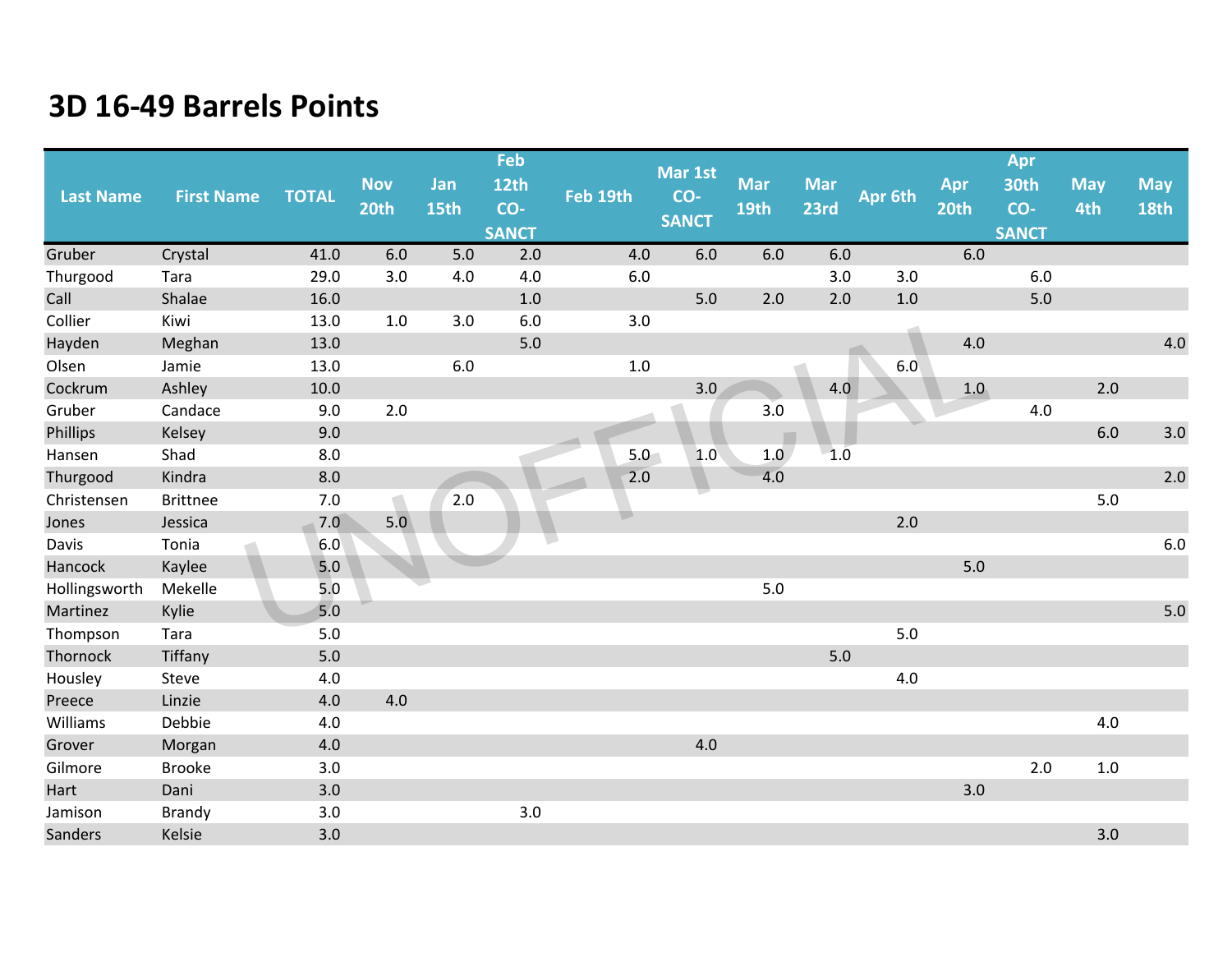| <b>Last Name</b> | <b>First Name</b> | <b>TOTAL</b> | <b>Nov</b><br><b>20th</b> | Jan<br>15th | Feb<br><b>12th</b><br>CO-<br><b>SANCT</b> | Feb 19th | Mar 1st<br>CO-<br><b>SANCT</b> | <b>Mar</b><br><b>19th</b> | <b>Mar</b><br>23rd | Apr 6th | Apr<br>20th | Apr<br><b>30th</b><br>CO-<br><b>SANCT</b> | <b>May</b><br>4th | <b>May</b><br><b>18th</b> |
|------------------|-------------------|--------------|---------------------------|-------------|-------------------------------------------|----------|--------------------------------|---------------------------|--------------------|---------|-------------|-------------------------------------------|-------------------|---------------------------|
| Short            | Kacie             | 3.0          |                           |             |                                           |          |                                |                           |                    |         |             | 3.0                                       |                   |                           |
| Tams             | Kenlie            | 2.0          |                           |             |                                           |          |                                |                           |                    |         | $2.0\,$     |                                           |                   |                           |
| Grover           | Angie             | 2.0          |                           |             |                                           |          | $2.0\,$                        |                           |                    |         |             |                                           |                   |                           |
| Crouch           | Jentrie           | 1.0          |                           |             |                                           |          |                                |                           |                    |         |             |                                           |                   | 1.0                       |
| LaPlace          | Kiersten          | $1.0\,$      |                           | $1.0\,$     |                                           |          |                                |                           |                    |         |             |                                           |                   |                           |